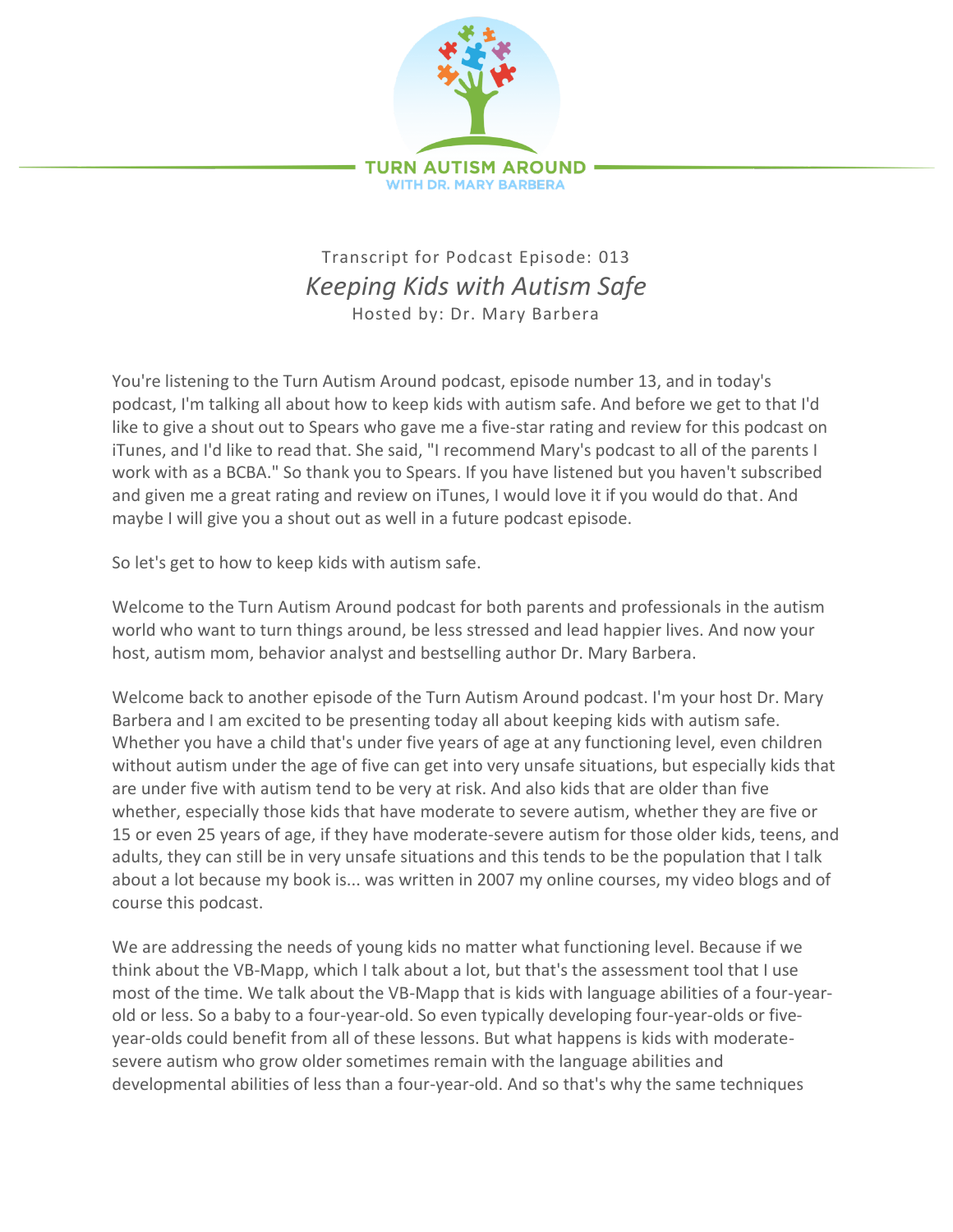work, whether we have a young child or an older child with more developmental delays. So it's all about safety.

As you probably know, if you've listened to anything I've ever talked or wrote about, I have two sons. One is in college, his name is Spencer, and I have Lucas who is an, they're both in their early twenties now, and Lucas gave me a crash course in safety from the time he was two before his diagnosis. I remember when Lucas was two and a half and Spencer was one. He was, they were both walking, you know, Spencer walked at 11 months of age, so one Spencer started walking, I was pulling my hair out because Lucas would go in one direction and Spencer would go in another direction. And I remember my friend coming over and I was literally chasing them all over the yard and she said, you need a fence. And I said, oh, my husband doesn't want a fence. And she looked at me, she's like, you need a fence, you will lose your mind or lose one of your kids. So we ended up getting a fence, which did save my sanity. And then Lucas was diagnosed as well a few months later. When Lucas was young, when he was two and a half and three, he was very darty, very curious, and would, would get lost.

He would wander away and dart away from us. I remember being at picnics before he was diagnosed and I would go in to go to the bathroom and I'd say to somebody, like my mom or somebody, you know, a good friend, hey, can you watch Lucas while I run into the bathroom? And I would invariably go into the bathroom and come out and Lucas would be away from the person who was supposed to be keeping an eye on him. So keeping an eye on a child with autism and keeping an eye on a typically developing child is two different things. And for many of us, we've seen where kids are getting in unsafe situations pretty quickly. As both a parent and as a professional, I've dealt with some serious safety issues with not only Lucas but with my clients. And I'm going to tell you about some of those safety issues throughout this podcast episode.

Just to organize the podcast a little bit better, we're going to talk about safety in the home, then I'm going to talk about safety at school or in a clinic, and then finally safety within the community. And we're going to talk in the community mostly about drowning, being safe around water, and then also being safe around cars because those are two very serious issues that many of our kids with autism face. So let's talk about the home and safety issues.

So we did have several issues in our home. When Lucas was two until about, he was 10, Lucas would leave the home. We moved when he was about seven years of age. So in our new house, we didn't have a fence anymore. And you know, when kids are five to 10 years of age, if they don't have the language and developmental ability and the cognitive ability of a, of the same age child, then they are big enough to get out of houses to turn, you know, the knobs or, not that Lucas did this, but you could climb up on a chair, move a chair over, unbolt the door.

He didn't do any of that. He would just get lost and wander outside of our house. He also, um, got lost in the community, which I'm going to talk about when we get to the community section. But he did wander away from our house and especially when we didn't have the fence, it was more of a problem. I remember one time we were on vacation and he got out of the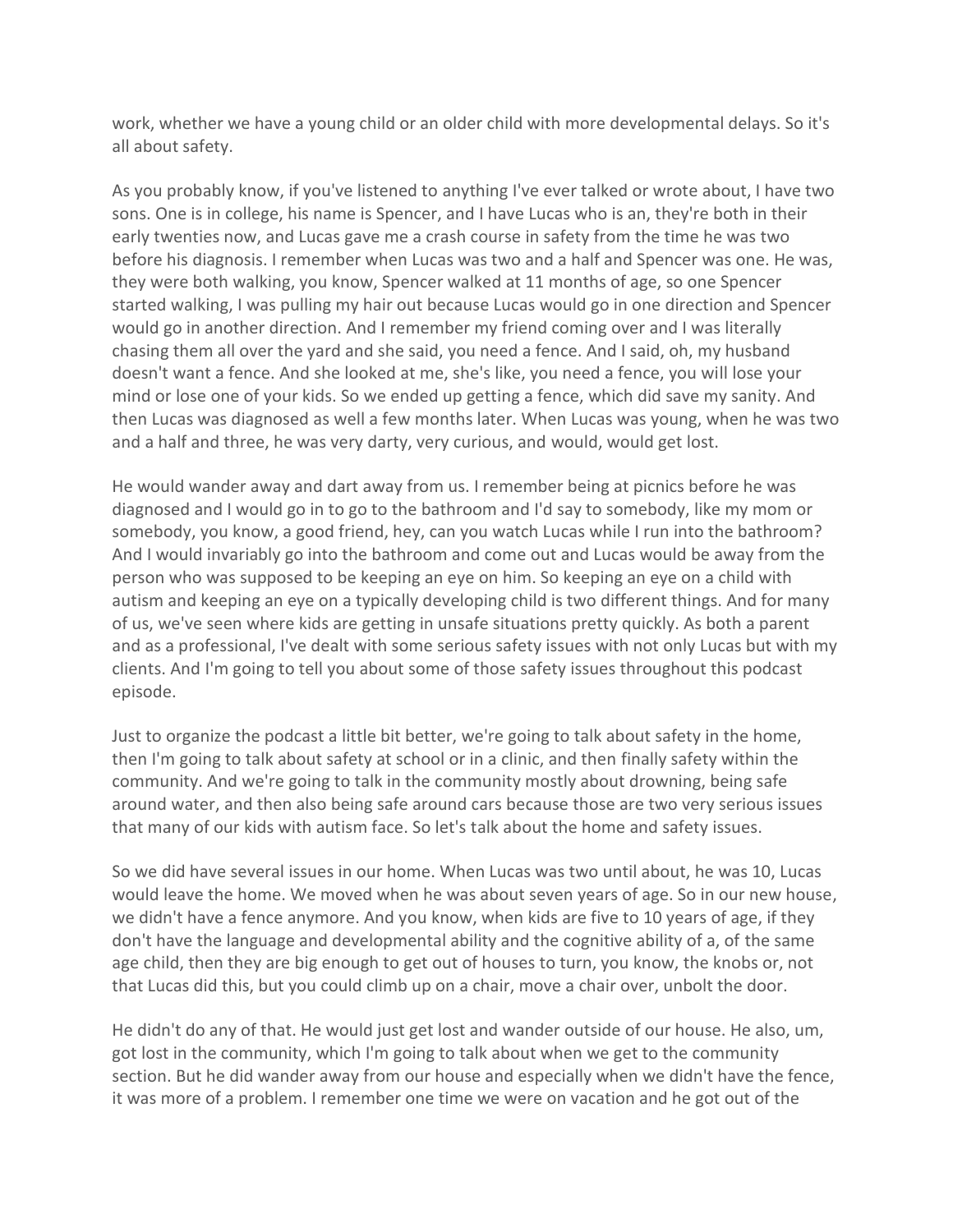shore house that we were staying at. So one point is if you are in a new environment if you do switch house, you know, move houses or are on vacation, you want to be especially aware that even though you don't have any concerns at the moment, moving or taking vacation may present new safety concerns. But when he was about eight or nine, I remember I was presenting at the National Autism Conference, which is an annual conference at Penn State every year.

And I was presenting up there and I remember my cell phone ringing when Lucas was eight or nine at like six in the morning and it was my husband saying he can't find Lucas. And I'm like, really? I go away to speak at a conference and you lose Lucas. And you know, I was just like, can't imagine he would leave the house at eight or nine years of age. But he did. And then I could overhear my husband going, yes, officer. We checked there and I'm like, oh my God. Like they lost him to the point where police were called. Thank goodness I was on the phone and Lucas was found, he was in a neighbor's yard. I have no idea why he would leave the house, but it got me thinking like, I was probably always sleeping with an ear out for him. And it was very unusual for him to wander outside of the house at that point.

But it happens. And in a 2012 study, half of all children with autism wandered or bolted into unsafe situations. So I know it's not just Lucas and I'm going to tell you about some of my clients, um, to that that also had issues. So things that you can do... One of the things I mentioned was if you are in a strange environment or new environment that you have to even be more cautious, but it, if you're having any issues or you're worried about your child leaving your house or getting in unsafe situations within the home, you, if you can get a house alarm so that a chime can ring if a door's open, that's sometimes helpful. If you don't have that and you just want to put like a bell's, handbells, or you know bells you can wrap around your wrist, you can wrap them around a doorknob, make a bell sound.

When the child opens the door, you can use gates, especially if your child is younger. Outlet covers, doorknob covers so that it takes an adult's hand to open the door. Um, you can put bolts on doors. Another reason you want to use things like gates and outlet covers is you want to be as positive with a child as possible. And if you're constantly like, stop that Johnny, no, get your hand away from the outlet, stop playing with the outlet. You like, it's all these negative, negative, negative, negative. So if you put out like covers on or you put gates up, then you can be more positive and you don't have to do all this correction. It will also help you hopefully keep your child safer. So in addition to alarms and gates and barriers, um, you also want to notify your local police as well as, um, your neighbors.

There are some devices you can look into that can be bracelets or those sorts of things so that you can have like a GPS system. I do know a family or two that's um, gotten that. We never investigated that, but we did have Lucas wear a medical alert bracelet when was younger, and then when he became 16 years of age, for Lucas, he wasn't going to be able to drive ever. Some of my former clients are now driving, but for Lucas who has moderate to severe autism, he's not going to be able to drive. But we did take him to the motor vehicle office and we got him a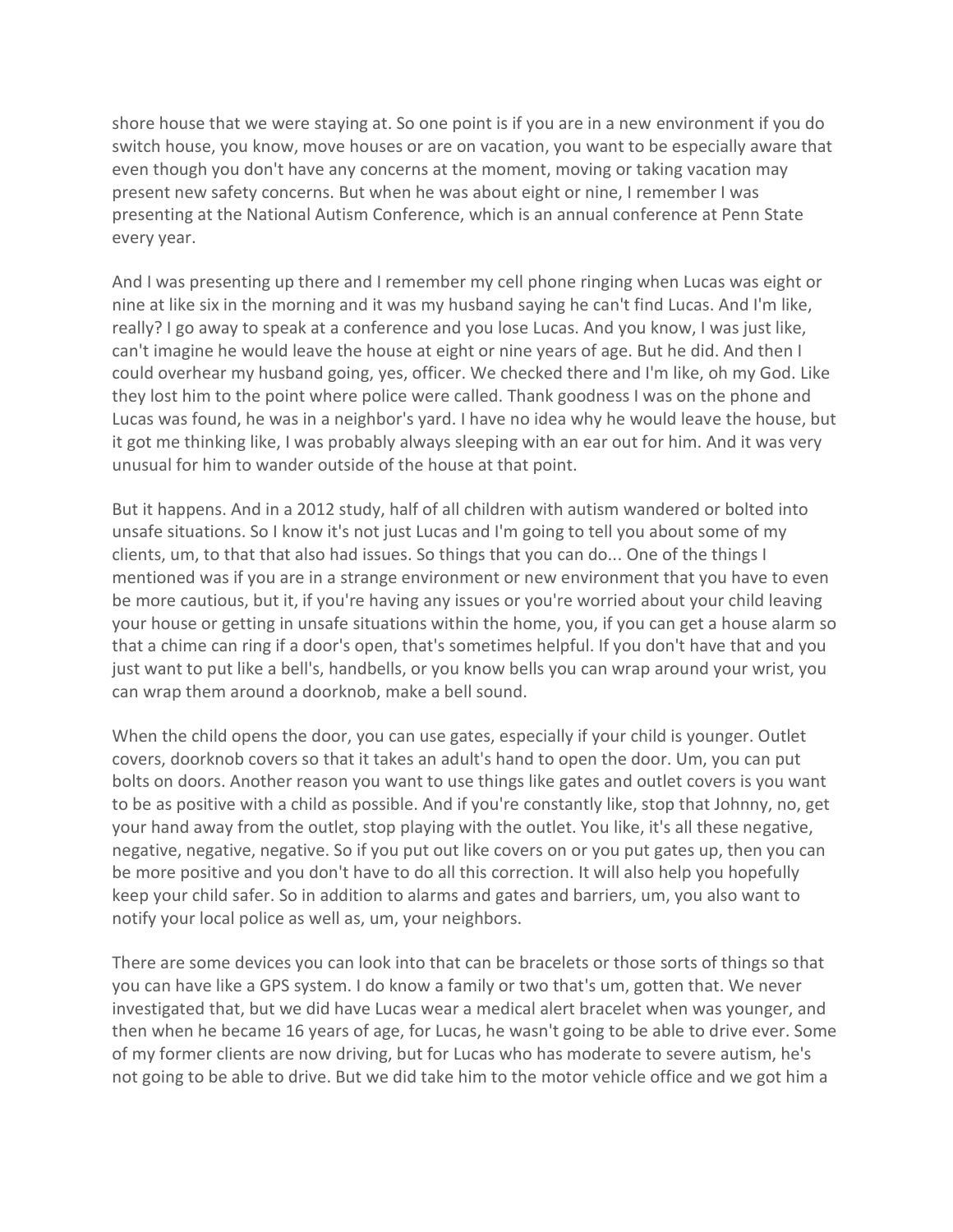non driver's license ID, which I think is really important. We taught him to carry a wallet with that ID, so he always has his wallet on him.

Lucas also likes listening to music through wireless headphones, so we have an old iPhone that he uses as an iPod and we have the find your iPhone app on his iPhone. So not only does he have his wallet, but we also basically have a GPS on him all the time when he's out. Because, uh, we can, we can track the phone, which is always in his pocket, but he's also always out with a one to one person and we don't have any problems with him leaving the home at this point. He isn't leaving or darting, that kind of resolved itself when he was ten-ish. Inside your home, you can also put, I hook, um, locks on doors that are unsafe. There are unsafe things through different doors. You know, some kids get into things in a workroom for instance, or tool room with tools or whatever. You would probably want to have some kind of lock system.

Uh, so the child couldn't access that room. Also, if you have any cleaning supplies, make sure they're in cabinets with locks. And also one of my clients, um, Chino who I show in some of my videos and Chino, um, he was really young, probably three years old, but newly three and not a real big strong three-year-old either. He was a, he was pretty little kid and the mom was trying to get him dressed and she realized that Chino had no clothes in his drawers. So she asked Chino's dad, she's like, wear are the clothes? He, he's like has no clothes. Like literally no clothes in his whole dresser. Then the dad said, I didn't touch his clothes. I don't know where his clothes are. Here, Chino, the little three-year-old had opened his second-floor bedroom window, taken all his clothes and threw them out on the roof, and then closed the window.

So for him, for Chino and for many other clients that I've had, they actually need like window protection, so that there's latches that they can't open the windows. Chino also left the house once and was found by a neighbor. So for different kids, we have to look at different situations and Chino was never known to open a window before. So, you know, sometimes we just have to really be one step ahead of our kids in terms of protecting them. So those are some of the considerations that you could try to improve the home safety.

Now let's move on to a school or a clinic. Many of you know, um, Kelsey was on episode number three. If you want to go back to listen to that marybarbera.com/three, and Kelsey is a single mom living in Canada. She has two boys on the spectrum. And when she found my online course back when Brentley was only two and a half years of age, she at the time was driving Brentley to a clinic an hour away from her home and he was darting out of the clinic running into the street. I think she described in the interview that one time he got away from her just walking 10 feet into the clinic and he was like three blocks away. She was chasing after him.

So leaving a clinic or a school building, I know there's been reportings of kids, Uh, there was a boy in New York that left a school with moderate, he had moderate, severe autism. He left the school during the school day unsupervised and ended up drowning.

Um, we need to be, keep our kids safe, eh, even if they are not with us, if they're at a school or a clinic, again, we can encourage them or talk to them about possibly using barriers, although in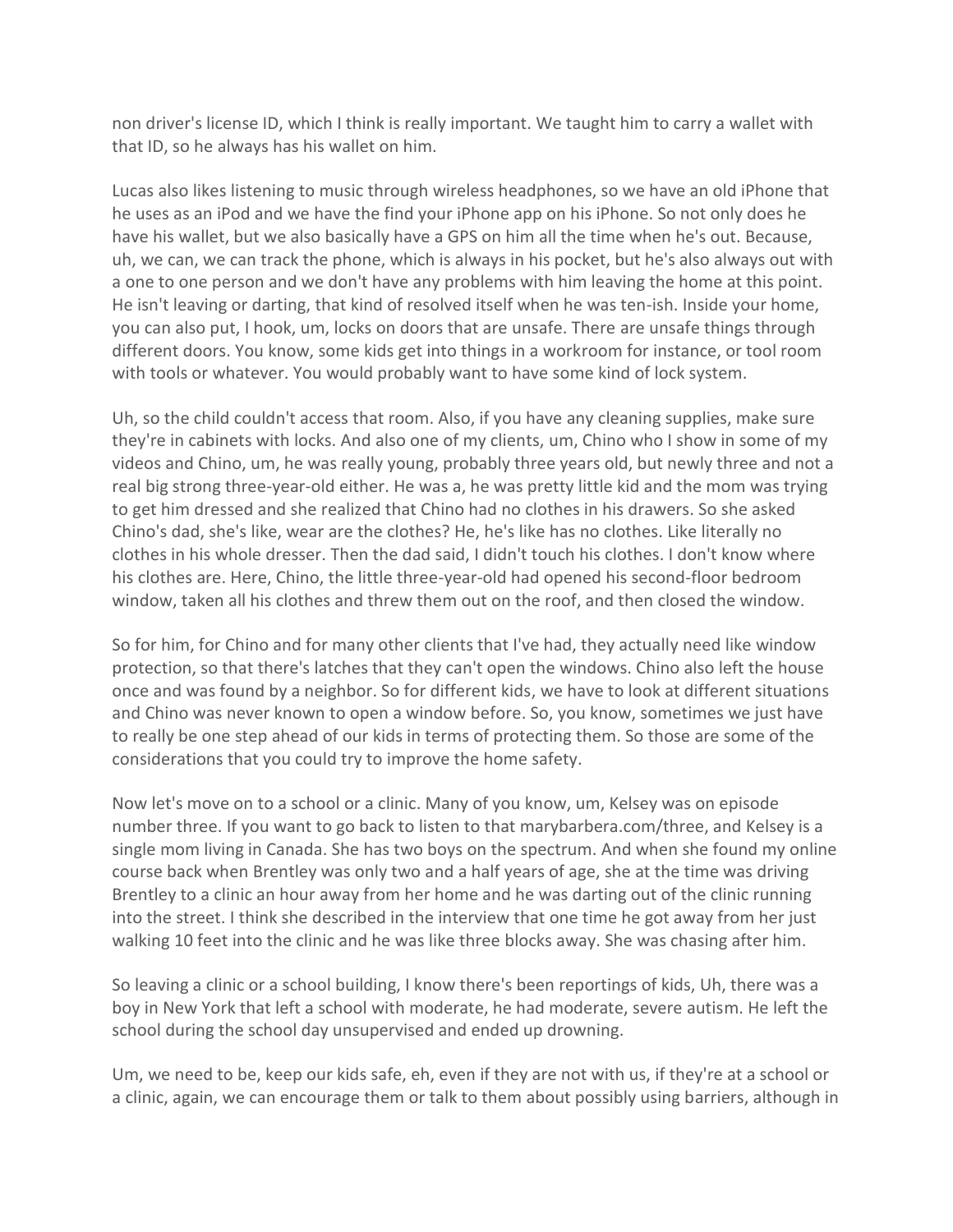some schools, depending on where you're located, using gates at doors and stuff is not permitted. So a lot of times we just have to really talk to the school and see what is possible. Also, if the school, especially if they can't use a gate at the door, can't close the door for some reason, just positioning the child at the desk or at the table so that the adult is kind of on the outside. So if the child goes to, uh, leave the entire classroom, leave the building, um, we were able to, to block that and to be aware of that. We want to always be positive and we want to pair the room up the table up, the materials, the work, the, the staff up with lots of positive reinforcement because we, in the end, want our kids and our clients to be running to us for instruction.

So if they're constantly running away, darting away, especially if they're having any kind of problem behavior like Brentley was doing, Kelsey described, you know, she was, he was banging his head, he was yelling. That shows us that we need to go back to the drawing board. We need to figure out what is going on with the child, why they are not finding the room and the materials and everything we're doing reinforcing and we need to turn that around. Finally, lots of kids with moderate-severe autism need one to one support in the classrooms and the clinics.

This is not only important to keep them from a loping or leaving the room or the building, but also to protect them against any kind of abuse. I've been reading all kinds of, you know, reports and articles about kids getting abused from other kids, being wandering, being left alone. Um, we need to make sure that our plan or IEP or whatever kind of plan you're using does address any safety concerns. And if you have safety concerns, like the child goes to recess, he doesn't have a one to one. There is no fence. It's near a highway. He's been known to run, you know, those sorts of things. Then that not only you need to bring that up verbally, but you also need to put that in writing so that we can get the needed protection in place so that the child does not get injured. I've even had IEPs where we write down that the one-to-one needs to be within arms distance or the child needs to go to the kindergarten playground area because that is fenced in. Whatever the child needs to keep them safe is what they should get.

So now that we covered some considerations for the home and the school, let's talk about keeping kids safe in the community, which is very tricky. So one of my clients, uh, we'll call him Andrew, but he was with his family. He was an only child at the time. He was about six years of age. They were visiting New York, the Statue of Liberty. They were getting ready to go on the ferry over to the Statue of Liberty. Mom and dad and Andrew were going through security. Dad had to take his belt off. They got, you know, a little jumbled by that whole thing. And they looked down and Andrew was gone and they didn't know if Andrew went on the ferry, went out to the street... you can imagine the panic and this child has moderate to severe autism. He's an intermediate learner through and through. And um, luckily within five minutes they located Andrew outside on the sidewalk, not in the street. And they were able to, um, you know, get him back and take him to see the Statue of Liberty. But you can imagine the panic and, you know, just losing your child for five minutes.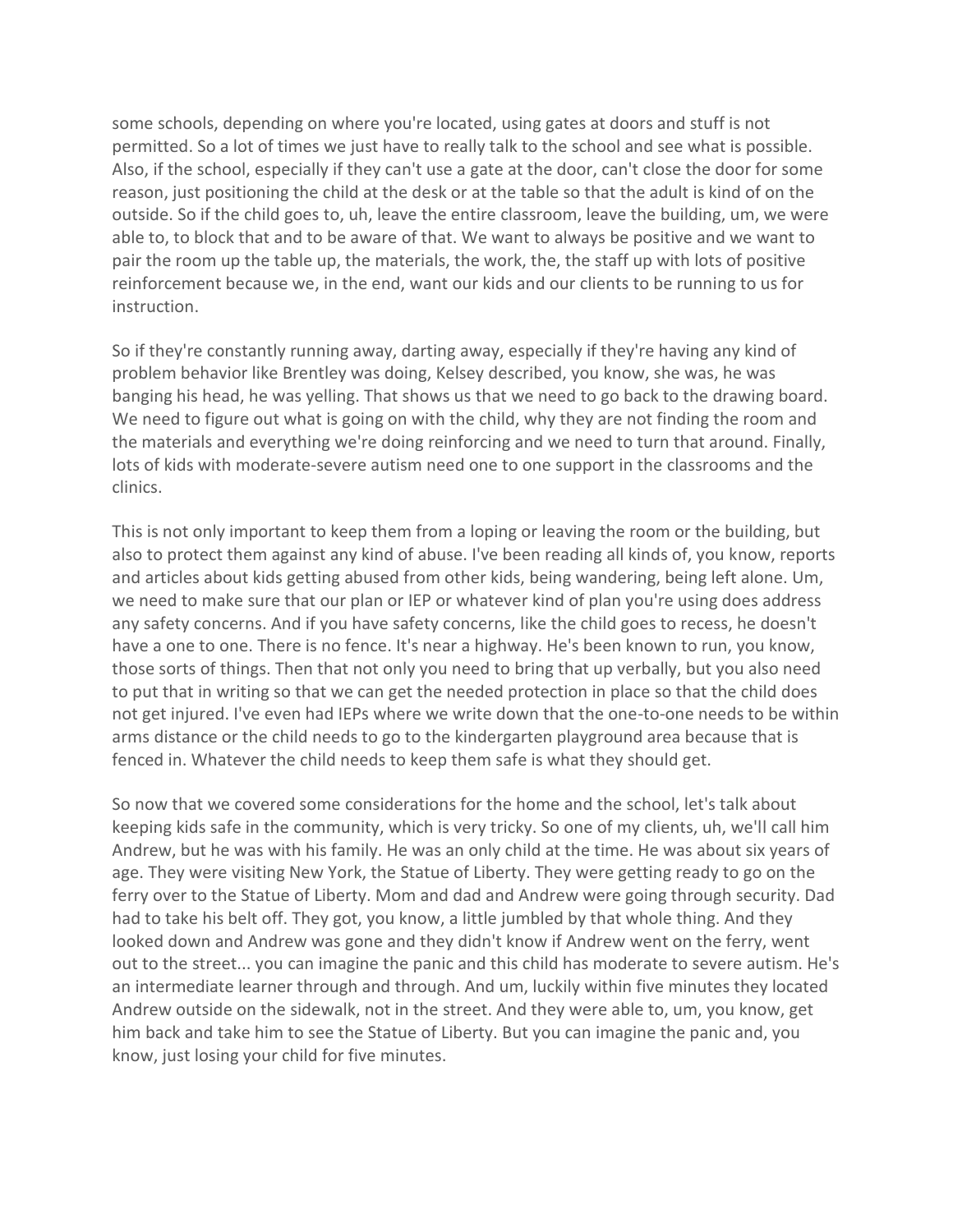Again, back to Brentley with his mom, Kelsey, when he was only two and a half and he was darting and streets and banging his head up to a hundred times a day, to keep him safe she would actually have to have a harness and a leash on him, um, which, you know, a lot of people would really give her a hard time about. But you know, if that's what it takes at least until you can teach the child to want to be with you and learn about reinforcement, we need to keep our kids safe. Lucas got lost a fair amount at malls, at our home mall with my husband. He also got lost in malls that we weren't familiar with, um, once or twice. And so getting away from you within the community is always something we have to worry about.

And as I said earlier, I'm going to talk about two big things that big community dangers that almost always, uh, are a problem when a child or even an adult with moderate-severe autism wanders away. And that is water and streets, but mostly water. I do have a former client and he was two and three when I worked with him. And then when he was six, he wandered away from his home and he drowned in the neighbor's pool. And you know, this was a summer, sunny day in the middle of the day. He just took off and they found him, and it was horrible as you can imagine. And so that is just a real indicator that teaching safety and teaching children to want to be with you and reinforce, hey, this is life or death kind of strategies.

We, we, you know, can never 100% prevent all of the tragedy from happening. But it was a real wake up call for me even though I hadn't worked with that client for a few years, I was in touch with his mom, and his mom has been great. She's been trying to get the word out that accidents happen like this and to be present with your kids and his mom also since he drowned in a pool, she also has advice to get kids with autism swim lessons and to start as early as possible even when, when kids are babies if possible and not to rely on floaties because if we just rely on floaties, that child, you know, has been used to floaties and used to just being able to jump in and float. And when he wandered and jumped in, he didn't float and ended up drowning.

So there was a 2017 study that I read that showed that kids with autism are 160 times more likely to die from drowning than typically developing kids, and so it's just a huge, huge concern. If you own a pool, you want to make sure you have good security on the pool, that the gates lock, you want to, if you have neighbors with pools, you want to make sure that they know that they really need to be careful with their gates being locked at all times. We also need to be aware that kids can even drown in hot tubs and bathtubs and those sorts of water accidents too. And sometimes that's related to kids with autism having seizures. So we're going to have to watch our kids a lot more around water even if they do know how to swim.

We also need to be aware that teaching street safety and traffic rules isn't always possible with kids with moderate-severe autism who are functioning within level two or three of the VB-Mapp.

You know, I had a question come in from a member a while back and she said, well how does she teach, you know, a 10-year-old to cross the street or 12 years old with severe autism across the street? And I said, well where... what's his functioning level? You know in terms of the VB-